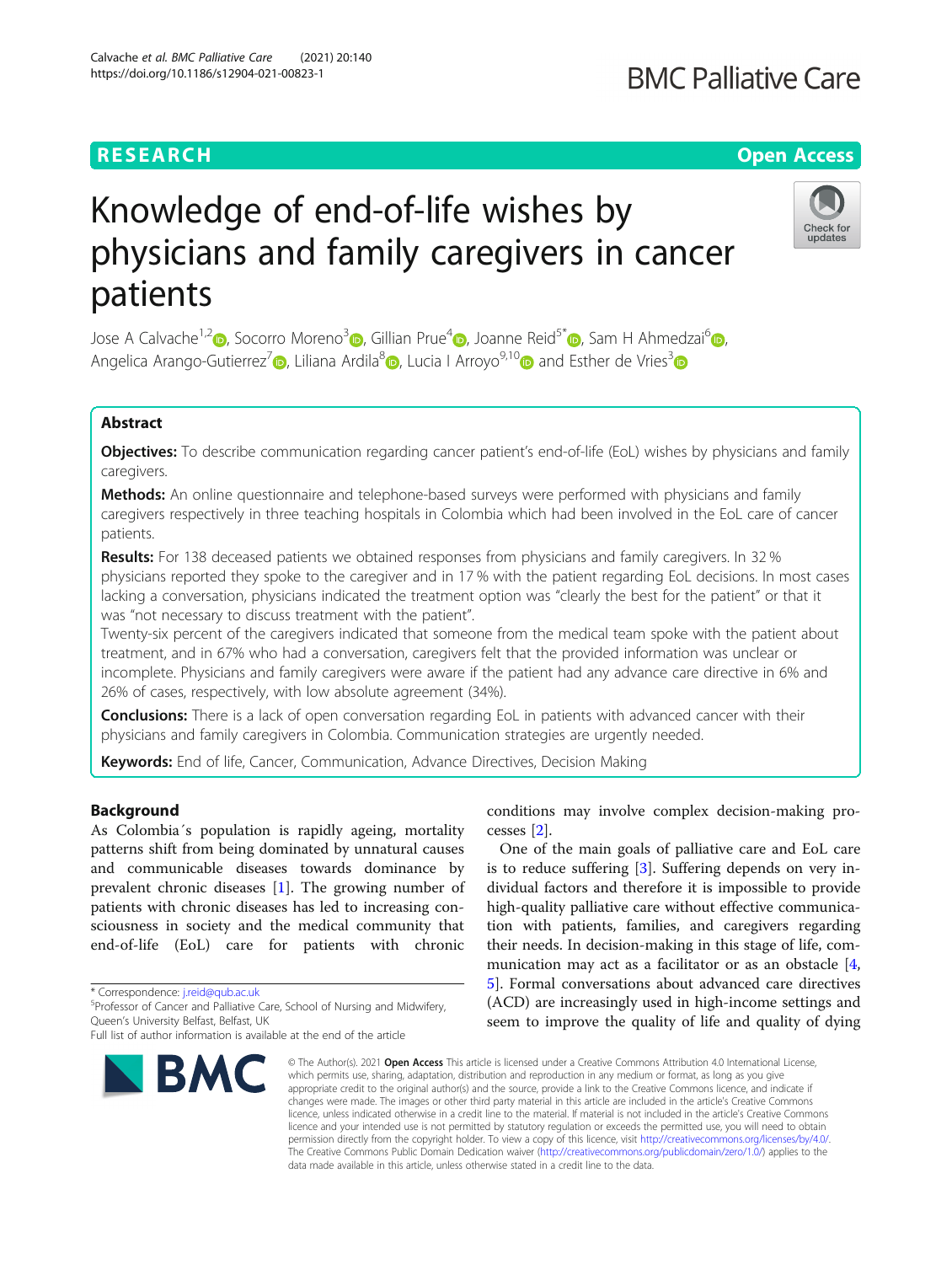by prioritizing goals and reducing unnecessary treatments [\[6](#page-5-0)–[8](#page-5-0)]. In addition, they assist in the decisionmaking process and reduce difficulties in making such decisions for the healthcare professionals [\[8\]](#page-5-0).

Growing literature supports that extensive EoL discussions are associated with lower rates of aggressive interventions, lower health care costs, and better quality of EoL for patients [[9,](#page-5-0) [10\]](#page-5-0). In contrast, poor quality communication can result in futile continuation of life support, leading to futile, non-beneficial treatment measures that can exacerbate feelings of distress and frustration in patients, family members, and caregivers [\[11](#page-5-0), [12\]](#page-6-0).

Patients report that several aspects of communication could be improved during EoL care, such as the provision of information, emotional support, and being treated with respect [[13](#page-6-0)]. Patients have reported that their wishes related to health care at the EoL are often not met [[14](#page-6-0)–[16](#page-6-0)], frequently resulting in discordant care [[17\]](#page-6-0). A lack of appropriate information provision from physicians and/or poor patient-physician communication may explain these outcomes. In addition, in the main cultural groups in Colombia, there is a strong taboo on talking about death and dying. This can lead to sub-optimal decision-making processes, poor communication, potentially inappropriate care and symptom management [[18\]](#page-6-0) and suboptimal quality of life at the EoL and quality of dying [[19\]](#page-6-0). In Colombia, religious dilemmas, ethical or legal concerns may also play an important role [[20](#page-6-0)].

In Colombia, palliative care has been regulated since 2014 and discussions regarding actively ending life have resulted in euthanasia regulation [[21](#page-6-0), [22\]](#page-6-0). It is unknown whether and how actively Colombian patients communicate with their physicians and caregivers regarding their wishes and needs. Previous studies indicate substantial levels of intensive cancer treatments very close to the EoL [\[12](#page-6-0)], whilst physicians report little communication regarding EoL decisions with patients and caregivers [[23\]](#page-6-0), low rates of formally formulated ACD (personal communication), and a low level of integration between oncology and palliative care [[24\]](#page-6-0). In this study, we aimed to describe knowledge regarding cancer patient's wishes at the EoL by their treating physicians and family caregivers.

# Methods

We designed an exploratory and descriptive crosssectional survey including physicians and family caregivers of cancer patients at the EoL. The survey was delivered online for the physicians and by telephone for family caregivers of patients who attended one of three participating teaching hospitals between May 2019 and May 2020: Instituto Nacional de Cancerología Bogotá (INC), Hospital Universitario San Ignacio Bogotá

(HUSI), and Hospital Universitario San José Popayán (HUSJ). All three have specialized oncology services and palliative care teams. The first two are in Bogota, the INC being a specialized and public cancer referral hospital, attending over 7000 new patients per year, and HUSI being a non-profit, tertiary hospital. HUSJ is a public hospital in a Colombian province in the city of Popayán, attending the urban population (> 300,000 inhabitants) and a largely rural area, including several indigenous populations.

Colombia has a mandatory "universal" national social insurance system, including two main insurance structures. The first is contributory, which is financed by payroll contributions and secondly, a subsidized system for the most impoverished population by general taxation. Also, unique, and exceptional groups consist of specific government workers (public teachers, military, police, and state oil company) who have their schemes [\[25](#page-6-0)]. The three participating hospitals attend patients affiliated with the different systems: HUSI mainly treats patients covered under the contributory scheme. INC and HUSJ treat patients under both systems and patients from unique and exceptional schemes.

Nurses and physicians identified oncological patients, notified the research team when a cancer patient with an estimated life expectancy of three months or less was seen at the outpatient clinic, emergency department or inpatient wards of the participating hospitals. This prognostic assessment was based on functional scales (ECOG Scale of Performance Status or Karnofsky index) and progressive deterioration of the patients. When these patients deceased, a researcher obtained basic information and invited the attending physicians who had been closely involved in the patient's EoL care during their last hospitalization stay, to participate within the study. The physician was asked to forward the survey to a colleague if they felt the colleague had a better understanding of the decisions surrounding the patient. As a result of this process, it is possible that some physicians answered the survey for more than one patient.

Family caregivers of the deceased patients were identified based on the medical records (Colombian medical records specify a caregiver's data). At least two months after the date of death of the patient, research assistants from each hospital contacted the family members by telephone, explained the objectives of the study, and asked them if they would be willing to answer some questions regarding the care provided to the patient during the last phase of life. If they consented, an appointment for a telephone survey was made, and family caregivers provided verbal informed consent, which was audio recorded. A substantial proportion of the Colombian population is functionally illiterate, particularly among the elderly, where cancer and providing care for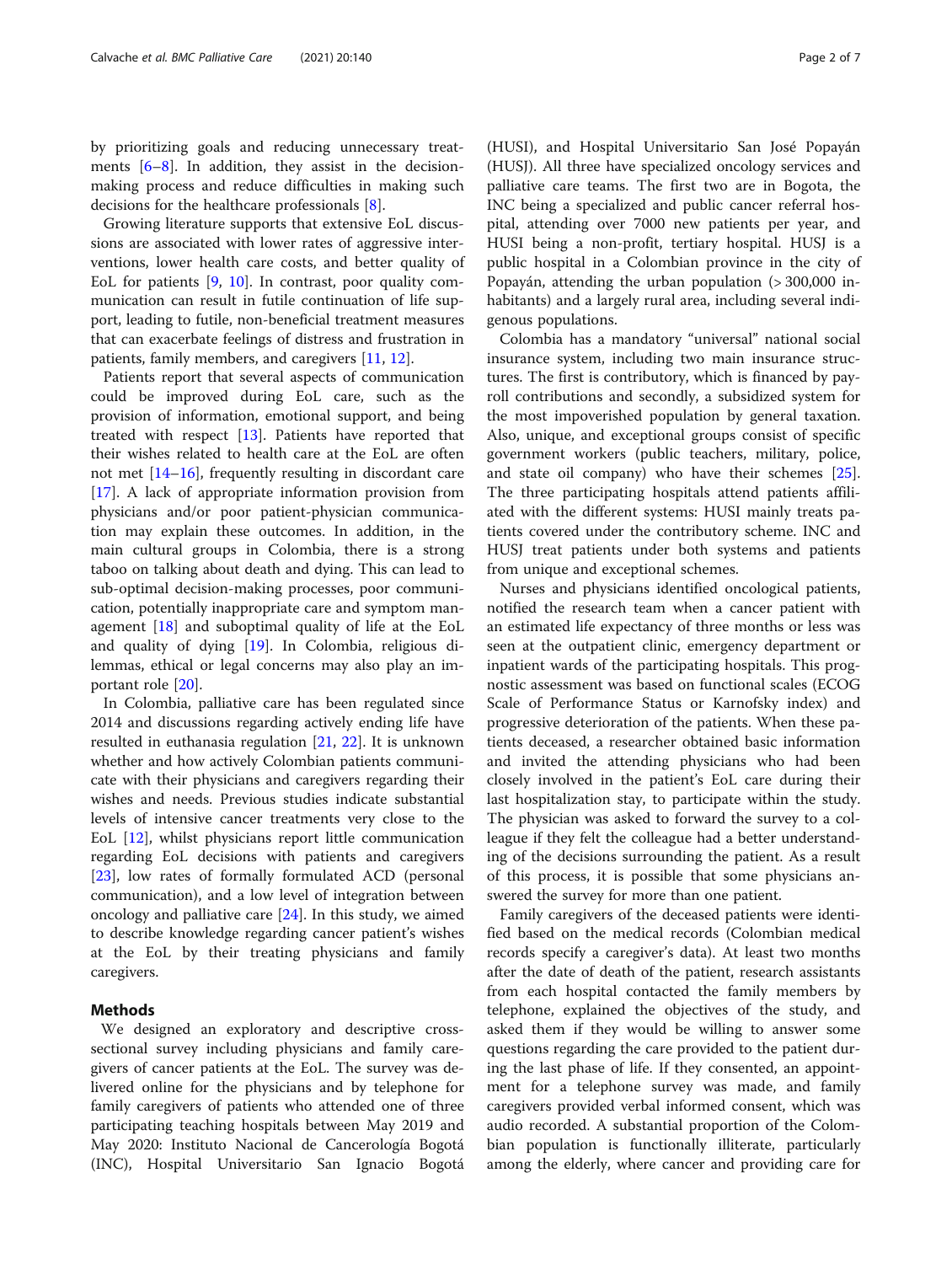relatives with cancer are more common [\[26\]](#page-6-0), therefore we considered this method of data collection appropriate and ethical for this sample.

The physicians received a link to the online survey, which focused on the characteristics of the EoL decision-making that preceded the death of the patient involved, details are provided elsewhere (see Additional file [1\)](#page-5-0),  $[27-29]$  $[27-29]$  $[27-29]$  $[27-29]$ . When a decision had a potential lifeshortening effect, physicians were asked if they had spoken to the patient and/or family caregivers regarding this potential effect of the treatment decision. Physicians were also asked if they knew the patient had an ACD.

Among the family caregivers, the telephone survey measured their level of involvement in the care of the patient, demographic information, and structured questions regarding the type of care received, information received by the healthcare providers, conversations with the healthcare providers, and if the patient had an ACD or had expressed wishes or preferences regarding treatment and other issues regarding the EoL (see Additional file [2](#page-5-0)). The survey contained a series of questions considered in the original CEQUEL instrument (Caregiver Evaluation of the Quality of End-Of-Life Care (CEQUEL) Instrument) [\[30](#page-6-0)]. Face validity was evaluated by discussion both by the research team and some healthcare providers; the research team provided three rounds of written, individual feedback on the survey. The instrument was pilot tested, initially on a few anonymous volunteers, all bereaved family members of cancer patients, and in a later version on the first two participants, who did not show any difficulty in understanding hence no changes were needed. Three members of our research team (AA, LA, LIA) were trained by a psychologist in the procedure of the telephone survey to use a systematic structured procedure, e.g., how to give further explanation if a respondent does not know how to interpret the question.

The study protocol was approved by the research ethics committees at Pontificia Universidad Javeriana (number FM-CIE-0086-17) and NCI (Instituto Nacional de Cancerología, number INT-OFI-03581-2019). The physicians answered the survey questions anonymously – to further guarantee anonymity, no information on specialization, age, sex, or years or experience of the participating physician was collected. The physicians were informed that completing the survey implied consent to participate in the study. The survey included very sensitive questions regarding complex decisions, and it was essential to ensure the anonymity of participating physicians. Each participating institution had a list of the coding and identifying information of the patients, kept by the research assistants, who had no access to the databases. This linking information was destroyed after the data had been collected to ensure anonymity; the

researchers never had access to the patients' or physicians' identifying information.

Family members were contacted by telephone to ask for their consent to participate in the study and provided verbal consent. We offered confidentiality of the data and guaranteed an anonymized analysis of their responses. The identification data were used to link the physician and family member information to guarantee that the agreement analysis occurred at the individual level. All methods were performed in accordance with the relevant local and international guidelines and regulations.

Analyses were conducted using SPSS Version 25 (IBM). General characteristics of the surveys were summarized using absolute frequencies, proportions, means, medians, and interquartile ranges (IQR). Absolute agreement (or proportion of overall agreement) between physicians and caregivers' responses was calculated for the following three questions (1) Did the patient receive palliative care?; (2) Did the patient receive treatment for pain or other symptoms?; and (3) Did the patient have any explicit advance care directive? This was calculated by adding the number of affirmative and negative responses in which physicians and caregivers agreed, divided by the total number of ratings [[31\]](#page-6-0). In addition, Cohen's kappa coefficient was calculated to the last question.

### Results

We obtained responses from 261 physicians and 176 caregivers of 341 identified patients (response rate 76.5 and 51.6 % respectively); this led to 138 cases were both physicians and caregivers of the same patient participated. Most physicians (95 %) confirmed they were the treating physicians and most of them described the death of the patient as expected ( $n = 124$ , 90%). All caregivers were family members: partner of the deceased  $(n = 26, 19\%)$ , parents  $(n = 6, 4\%)$ , siblings  $(n = 23, 17\%)$ , adult children ( $n = 72, 52\%$ ), and other family members  $(n = 14, 10\%)$ . Half of the caregivers had lived with the patient; most had an educational level of high school or lower (66 %); 91 % described themselves as "very involved in the patient care".

The median time between death and the physicians completing the survey was nine days (IQR 6–20 days). The median time between death and the telephone survey with caregivers was 23.8 weeks (IQR 22.1–27 weeks).

Table [1](#page-3-0) presents the distribution of patients' general characteristics – mean age was 61.5 years (SD 15.3), half were female, and most had died in hospital (86 %).

Physicians and caregivers agreed in most cases that the patient had received drugs to control pain and other severe symptoms (physicians:  $n = 123$ , 89%; caregivers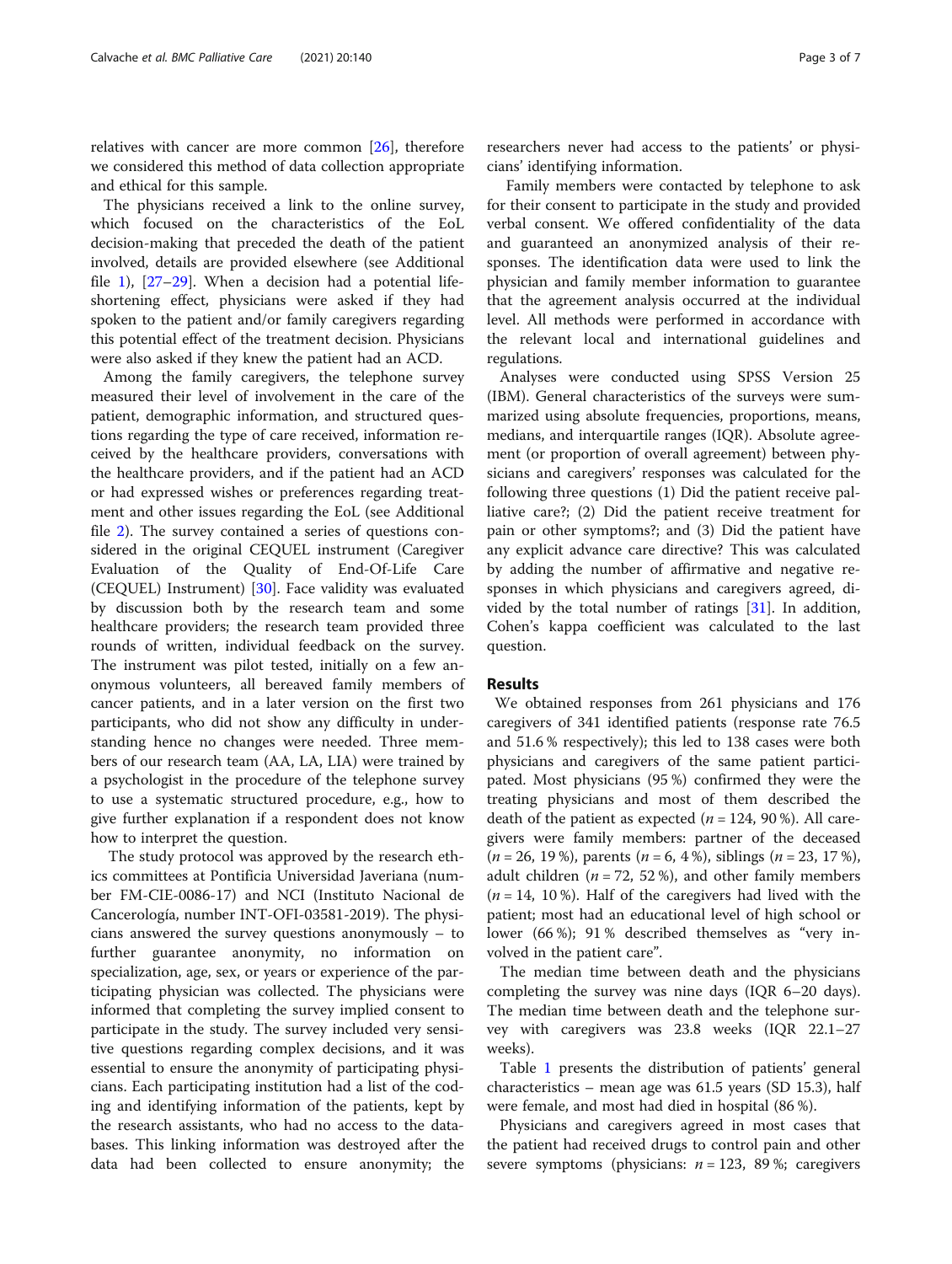<span id="page-3-0"></span>Table 1 General characteristics of patients

| Variable                          | Total n=138 n (%)    | HUSI <sup>a</sup> $n=43$ n (%) | $INCa n=83 n (%)$    | HUSJ <sup>a</sup> $n=12$ n (%) |
|-----------------------------------|----------------------|--------------------------------|----------------------|--------------------------------|
| Age (mean $\pm$ SD, median [IQR]) | $61.5 \pm 15.3$      | $64.7 \pm 15.3$                | $58.9 + 14.5$        | $67.9 + 18$                    |
|                                   | 64 [51-73]           | 67.5 [60.5-75.5]               | 59 [50-69]           | 70 [50.7-85.7]                 |
| Female gender                     | 72 (48)              | 15(35)                         | 49 (59)              | 8(67)                          |
| Top three cancer diagnosis        | Gastric 26 (19)      | Gastric 8 (19)                 | Gastric 15 (18)      | Gastric 3 (25)                 |
|                                   | Colorectal 14 (10)   | Colorectal 5 (12)              | Colorectal 9 (11)    | Breast 2 (17)                  |
|                                   | Breast 13 (9)        | Breast $3(7)$                  | Breast 8 (10)        | Cervical 2 (17)                |
| Health care insurance             | Contributive 70 (51) | Contributive 42 (98)           | Contributive 24 (29) | Contributive 4 (33)            |
|                                   | Subsidized 56 (41)   | Subsidized 0 (0)               | Subsidized 49 (59)   | Subsidized 7 (58)              |
|                                   | Other 12 (8)         | Other 1 (2)                    | Other 10 (12)        | Other 1 (8)                    |

<sup>a</sup>HUSI Hospital Universitario San Ignacio, INC Instituto Nacional de Cancerología, HUSJ Hospital Universitario San José

 $n = 125$ , 91% - absolute agreement physicians – caregivers 83 % (Table 2).

In 44 cases (32 %), physicians reported that they spoke to the caregiver regarding the potential effect of hastening the patient's death because of the decisions made in the last phase of life. In 11 of those cases (25 %), not postponing the patient's death was requested by caregiver. In 24 cases (17 %), physicians responded that they spoke directly with the patient about the potential hastening of their death because of the intervention. Three patients requested to hasten their EoL, but their requests were not fulfilled. Physicians indicated they agreed regarding the non-use of resuscitation manoeuvres at the EoL with the patient in 26 cases, with patients' family members in 80, and other caregivers in 14 cases. There was disagreement on this matter in 9 cases (20 %).

In the absence of a conversation about interventions at the EoL, physicians indicated mostly they had not discussed this because the treatment option was "clearly the best for the patient" ( $n = 30, 22\%$ ) or that it was "not necessary to discuss treatment with the patient" ( $n = 18$ , 13 %).

Few caregivers ( $n = 36, 26\%$ ) indicated that someone from the medical team spoke with the patient about medical treatment preferences during the last week of life; caregivers reported no conversation at all in 71 patients (51 %) and, in 12 patients (9 %) they did not know. In 23 of the 36 patients who had a conversation (67 %), caregivers felt that the information provided by the medical team was unclear or incomplete. Caregivers

perceived those medical interventions had prolonged patients´ life in 46 cases, and in 32 of these, the caregiver felt that this prolongation had increased the patient's suffering.

Physicians reported eight patients had ACD (6 %), of which three were formally formulated. For most cases  $(n = 90, 65 \%)$ , physicians reported patients did not have any ACD and in 40 cases (29 %) physicians did not know if the patient had any ACD. Caregivers of 36 patients indicated they knew the patient had their wishes described in an ACD (26 %) (10 formally, 26 informally formulated). Most caregivers ( $n = 74$ , 54%) indicated that their relative had no ACD or formally formulated requests, and 28 reported they did not know if the patient had formulated their wishes (20 %). The proportion of absolute agreement between physicians and caregivers, on whether the patient did have an ACD or not was 34 % (Table 2) and Cohen's kappa coefficient was 0.18. Most of the patients of whom physicians knew they had an ACD were affiliated to the contributive insurance regime (7 out of 8 patients, 88 %). Also, caregivers of patients of the contributive system were more aware about the existence of the ACD of their relative (21 out of 36, 59 %).

# **Discussion**

Our results show a lack of communication and awareness among physicians and even family caregivers regarding the patient's EoL preferences. Our study design cannot elucidate the reasons behind this phenomenon, but it is likely that neither physicians nor family

Table 2 Affirmative responses by physicians and caregivers and agreement between them regarding end-of-life questions

| <b>Ouestion</b>                                               | Affirmative response by<br>physicians n (%) | Affirmative answer by<br>caregivers n (%) | <b>Proportion of absolute</b><br>agreement (%) <sup>a</sup> |
|---------------------------------------------------------------|---------------------------------------------|-------------------------------------------|-------------------------------------------------------------|
| Did the patient receive palliative care?                      | 120 (87 %)                                  | 122 (88 %)                                | 78 %                                                        |
| Did the patient receive treatment for pain or other symptoms? | 123 (89 %)                                  | 125 (91 %)                                | 83 %                                                        |
| Did the patient have any explicit advance care directive?     | 8(6%)                                       | 36 (26 %)                                 | 34 %                                                        |

a<br>Absolute agreement was calculated by adding the number of affirmative and negative responses in which physicians and caregivers agree, divided by the total number of ratings [\[31](#page-6-0)]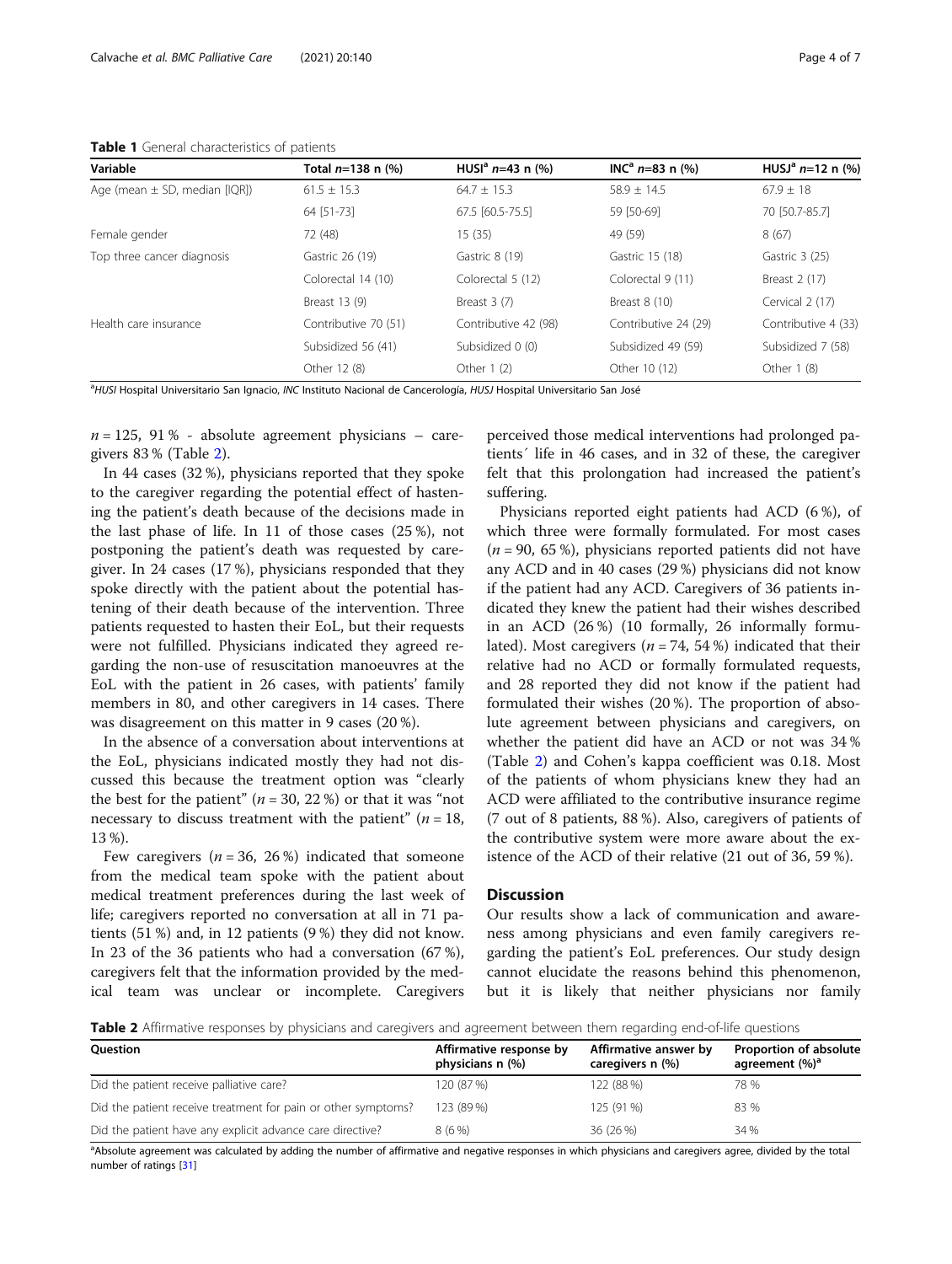caregivers had explicit discussion with the patient regarding preferences, wishes and fears regarding the EoL [\[2\]](#page-5-0).

The low agreement (34 %) between physicians and caregivers regarding the existence of ACD indicate that, even though only a minority of terminally ill cancer patients had expressed such directives, the communication of those directives was limited – often either a physician or a caregiver (29 and 20 % respectively) (or perhaps both) were not aware if any directive or request existed. Most patients in our study died in hospital, and therefore it would be expected they were in close contact with their physicians, yet the knowledge regarding ACD was still low; probably because physicians and family caregivers are often more focused on physical symptom management, leaving attention to feelings and desires as lower priority.

The increase in technological possibilities of treatment and care has led, in many countries, to regulation regarding patients' rights to refuse treatment or have shared decision-making on whether life-sustaining therapies will be used in their care [\[32](#page-6-0)]. As palliative and EoL care aim to relieve suffering and optimize quality of life, it is important to know if and how patients suffer and what matters to them. Shared decision making requires effective and empathic communication between formal and informal caregivers and the patients [\[2](#page-5-0), [33](#page-6-0)]. It has been shown that patients with advanced cancer prefer early and open communication about EoL topics [[34\]](#page-6-0). Among other outcomes, poor communication leads to significant misunderstandings by patients and caregivers regarding the nature and seriousness of the disease, treatment, and prognosis.

Our results show a general lack of such conversations: physicians demonstrate a generally paternalistic attitude, where they could decide on what would be best for the patients, which has been commonly noted in similar scenarios [[35](#page-6-0)]. Caregivers were on occasion unaware if patients had an ACD. Additional information from a qualitative study -executed in parallel with this studysuggests that family caregivers often felt that either they or the patients were not optimally heard, or that their preferences were not taken completely into account [\[36](#page-6-0)]. Studies have shown a wide variability of knowledge about ACD formulated by patients, and it is clear that there are large disparities in ACD completion, highlighting the need for education about their role in facilitating EoL decisions [\[37\]](#page-6-0). One of the frequently reported reasons for not having an ACD is lack of awareness of this option [[37](#page-6-0)–[40](#page-6-0)]. It is possible that this played a significant role in our population and thus highlights the need for education about their role in facilitating EoL care. Finally, other studies have elucidated some potential determinants of ACD knowledge including older age, educational level, and higher income [\[37\]](#page-6-0).

Study limitations include the potential of selection bias: physicians may have been more prone to decline participation for patients who died outside of hospital, as they would be less informed about those patients' EoL issues. Similarly, family caregivers´ own experiences may have influenced their decision to participate. Time between death of the patient and survey of the caregiver (approximately 24 weeks) may have introduced recall bias. However, the time frame of 2–12 months has been shown by previous research to allow bereaved caregivers to remember their experience yet giving sufficient time to the participant for grieving [[41](#page-6-0)] and considers the ethical concerns when approaching bereaved caregivers [[42\]](#page-6-0). Telephone surveys were considered necessary because a substantial proportion of the Colombian population is functionally illiterate. It was impossible to reach some caregivers, either because of erroneous telephone numbers (7 %) or because they never answered the telephone (22 %); 91 % of caregivers who were reached decided to participate. Finally, absolute agreement of responses between physicians and caregivers is informative and useful, but it does not distinguish between agreement on positive ratings and agreement on negative ratings. However, for this question, we also calculated Cohen's kappa coefficient resulting in a very low agreement value.

Advance care planning conversations help individuals to exercise autonomy and make informed decisions about their care. People who lack the knowledge to have EoL concerns or discussions or about the role of ACDs in facilitating EOL decisions, may represent potential targets for intervention. Patient's psychosocial experience, symptom management, treatment decisions, and quality of life are associated with communication in cancer care that should be considered and prioritized in any agenda [\[43\]](#page-6-0) including EoL care in low- and middleincome countries.

There are several educational resources than can be adapted, adjusted, and culturally contextualized to the Colombian environment aimed to help facilitate older adults to make future healthcare decisions [[44\]](#page-6-0). Educational resources may support the process of advance care planning, yet available resources are not universally accepted, and they are under-utilized in clinical practice. Recently in Colombia, various healthcare insurance companies began actively promoting the formulation of written ACD which is an important step. However, this process lacks a clear communication strategy regarding the existence of ACD and their potential role, this is therefore an important area for improvement in the country.

Similarly, there are some non-governmental organization initiatives to facilitate access to legally compliant advance directives for patients and caregivers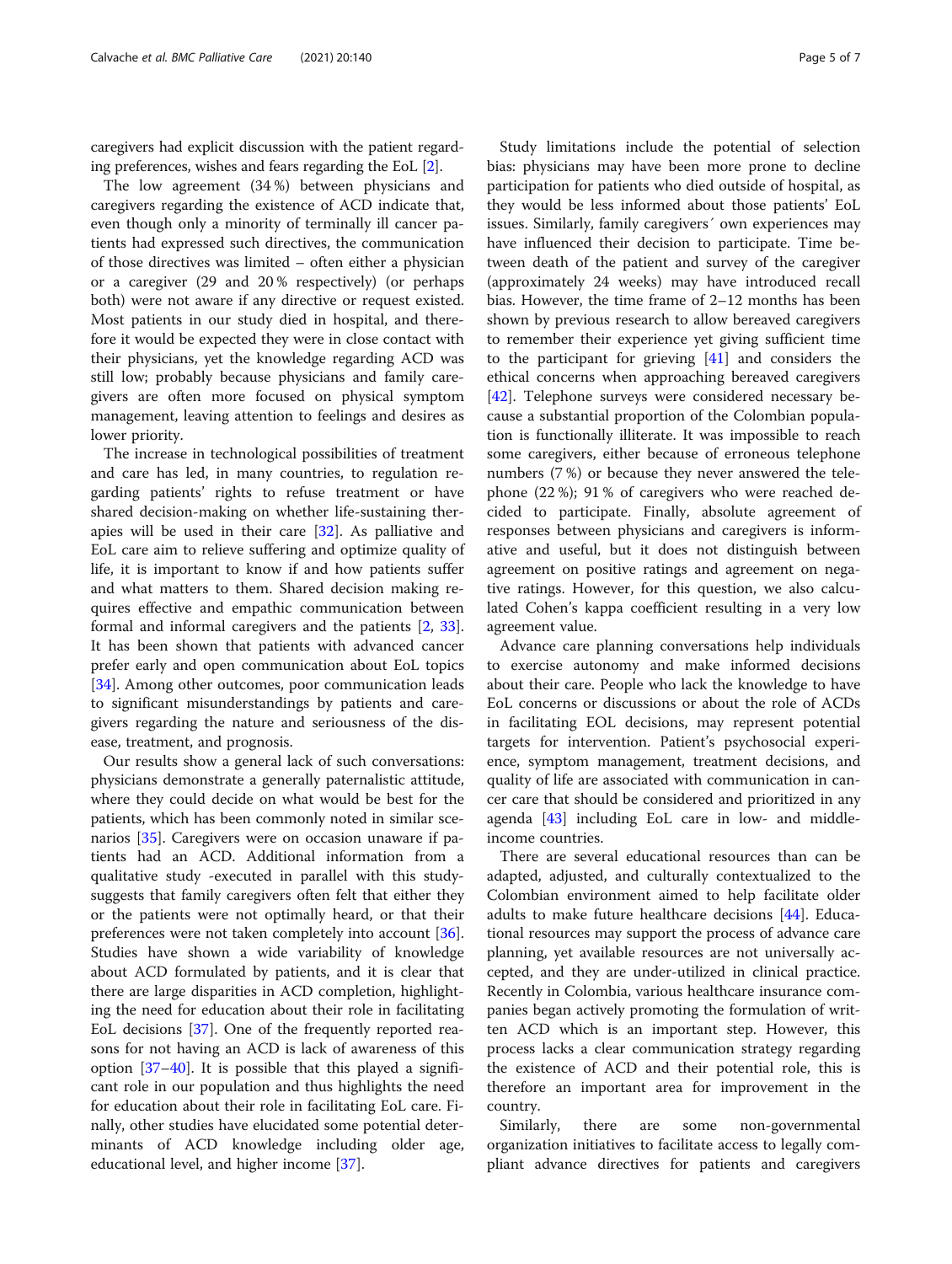<span id="page-5-0"></span>(DescLAB initiative) [\[45](#page-6-0)]. Unfortunately, these resources are accessible mostly through the Internet, limiting access to those with difficulties in connectivity and digital literacy.

# Conclusions

Our results suggest a lack of open conversations regarding EoL matters in patients with advanced cancer, with their physicians and family caregivers. Training in and implementation of effective communication strategies regarding EoL care for patients, physicians, and caregivers are urgently needed in Colombia.

#### Abbreviations

EoL: End-of-life; ACD: Advance care directive; INC: Instituto Nacional de Cancerología Bogotá; HUSI: Hospital Universitario San Ignacio Bogotá; HUSJ: Hospital Universitario San José Popayán; IQR: Interquartile range

#### Supplementary Information

The online version contains supplementary material available at [https://doi.](https://doi.org/10.1186/s12904-021-00823-1) [org/10.1186/s12904-021-00823-1.](https://doi.org/10.1186/s12904-021-00823-1)

Additional file 1. Physician's questionnaire.

Additional file 2. Caregiver's telephone interview.

#### Acknowledgements

We are very grateful for the participation of all anonymous physicians who took the time to answer the questionnaires and caregivers to answer the phone-based surveys. We also thank the following people who have been closely involved in the design of the project and made this work possible: Carlos Gómez-Restrepo, Nelcy Rodríguez, Carolina Wiesner, Fabián Leal, Raúl Murillo, Fritz Gempeler and Eduardo Díaz.

#### Authors' contributions

EdV, SM, JAC conceptualized the study; EdV, SM, JAC developed the methodology and analytical plan. AA, LA, LIA undertook data collection and preliminary analysis assisted by JAC, EdV. GP, JR, SA contributed to final analysis and interpretation of the data. EdV, JAC, GP, JR drafted the manuscript, all others revised. All authors have read and approved the final manuscript.

#### Funding

This work was supported by Minciencias, in the framework of the "777–2017 Convocatoria para proyectos de ciencia, tecnología e innovación en Salud 2017", project CT-826-2018 - Decisiones médicas al final de la vida en pacientes oncológicos en Colombia". Minciencias (Colombian government research funding body) had no role in the design of the study and collection, analysis, and interpretation of data of in writing the manuscript.

#### Availability of data and materials

The datasets used and/or analysed during the current study are available from the corresponding author on reasonable request.

## Declarations

#### Ethics approval and consent to participate

The study protocol was approved by the research ethics committees at Pontificia Universidad Javeriana (number FM-CIE-0086-17) and NCI (Instituto Nacional de Cancerología, number INT-OFI-03581-2019). The physicians answered the questionnaire anonymously. No information on specialization, age, sex, or years or experience of the participating physician was collected. Caregivers were contacted by phone to ask for their consent to participate in the study and explained that their data would be managed confidentially, and that anonymized analysis of their responses was guaranteed. The case

number of the deceased patient was used to link the physician and caregiver information to guarantee that the agreement analysis occurred at the individual level. Informed consent was obtained from all physicians and caregivers included in the study. All methods were performed in accordance with the relevant local and international guidelines and regulations.

#### Consent for publication

Not required.

#### Competing interests

None declared.

#### Author details

<sup>1</sup>Department of Anesthesiology, Universidad del Cauca, Popayán, Colombia 2 Department of Anesthesiology, Erasmus MC University Medical Center Rotterdam, Rotterdam, The Netherlands. <sup>3</sup>Department of Clinical Epidemiology and Biostatistics, Pontificia Universidad Javeriana, Bogotá, Colombia. <sup>4</sup> Reader in Chronic Illness, School of Nursing and Midwifery Queen's University Belfast, Belfast, UK. <sup>5</sup>Professor of Cancer and Palliative Care, School of Nursing and Midwifery, Queen's University Belfast, Belfast, UK. <sup>6</sup> Academic Unit of Supportive Care, Section of Oncology, School of Medicine and Biomedical Sciences, University of Sheffield, Royal Hallamshire Hospital, Sheffield, UK. <sup>7</sup>Clinical Epidemiology, Pontificia Universidad Javeriana, Bogotá, Colombia. <sup>8</sup>National Cancer Institute, Bogotá, Colombia. <sup>9</sup>Departamento de Fonoaudiología, Universidad del Cauca, Popayan, Colombia. 10MPH programme Public Health, Pontificia Universidad Javeriana Cali, Cali, Colombia.

#### Received: 4 May 2021 Accepted: 15 July 2021 Published online: 10 September 2021

#### References

- 1. Sleeman KE, de Brito M, Etkind S, Nkhoma K, Guo P, Higginson IJ, et al. The escalating global burden of serious health-related suffering: projections to 2060 by world regions, age groups, and health conditions. Lancet Glob Health 2019;7:e883–92. [https://doi.org/10.1016/S2214-109X\(19\)30172-X](https://doi.org/10.1016/S2214-109X(19)30172-X)
- 2. Nagelschmidt K, Leppin N, Seifart C, Rief W, von Blanckenburg P. Systematic mixed-method review of barriers to end-of-life communication in the family context. BMJ Support Palliat Care 2020. [https://doi.org/10.1136/bmjspcare-2](https://doi.org/10.1136/bmjspcare-2020-002219) [020-002219.](https://doi.org/10.1136/bmjspcare-2020-002219)
- Cassel EJ. The Nature of Suffering and the Goals of Medicine. N Engl J Med. 1982;306:639–45. <https://doi.org/10.1056/nejm198203183061104>
- 4. Almansour I, Seymour JE, Aubeeluck A. Staff perception of obstacles and facilitators when providing end of life care in critical care units of two teaching hospitals: A survey design. Intensive Crit Care Nurs. 2019;53:8–14. <https://doi.org/10.1016/j.iccn.2019.04.003>
- 5. Bar-Sela G, Bagon S, Mitnik I, Baziliansky S, Bar-Sella A, Vornicova O, et al. The perception of Israeli oncology staff members regarding advance care planning. Support Care Cancer. 2020;28:4183–91. [https://doi.org/10.1007/](https://doi.org/10.1007/s00520-019-05253-7) [s00520-019-05253-7](https://doi.org/10.1007/s00520-019-05253-7)
- 6. Jimenez G, Tan WS, Virk AK, Low CK, Car J, Ho AHY. Overview of Systematic Reviews of Advance Care Planning: Summary of Evidence and Global Lessons. J Pain Symptom Manage. 2018;56(3):436–59 e25
- 7. Brinkman-Stoppelenburg A, Rietjens J, van der Heide A. The effects of advance care planning on end-of-life care: a systematic review. Palliat Med. 2014;28(8):1000–25. [https://doi.org/10.1177/0269216314526272.](https://doi.org/10.1177/0269216314526272)
- 8. Agarwal R, Epstein A. Advance care planning and end-of-life decision making for patients with Cancer. Semin Oncol Nurs. 2018;34(3):316–26. [https://doi.org/10.1016/j.soncn.2018.06.012.](https://doi.org/10.1016/j.soncn.2018.06.012)
- 9. Zhang B, Wright AA, Huskamp HA, Nilsson ME, Maciejewski ML, Earle CC, et al. Health care costs in the last week of life associations with End-of-life conversations. Arch Intern Med. 2009;169(5):480–8. [https://doi.org/10.1001/a](https://doi.org/10.1001/archinternmed.2008.587) [rchinternmed.2008.587](https://doi.org/10.1001/archinternmed.2008.587)
- 10. Wright AA, Zhang B, Ray A, Mack JW, Trice E, Balboni T, Mitchell SL, Jackson VA, Block SD, Maciejewski PK, Prigerson HG. Associations between end-oflife discussions, patient mental health, medical care near death, and caregiver bereavement adjustment. JAMA. 2008;300(14):1665–73. [https://doi.](https://doi.org/10.1001/jama.300.14.1665) [org/10.1001/jama.300.14.1665.](https://doi.org/10.1001/jama.300.14.1665)
- 11. Cuevas Rivero V. Humanización en Cuidado Paliativo Escuchar, acompañar y respetar al otro. Bogotá: Pontificia Universidad Javeriana; 2016. [http://hdl.ha](http://www.hdl.handle.net/10554/19449) [ndle.net/10554/19449.](http://www.hdl.handle.net/10554/19449) Accessed 18 Nov 2020.